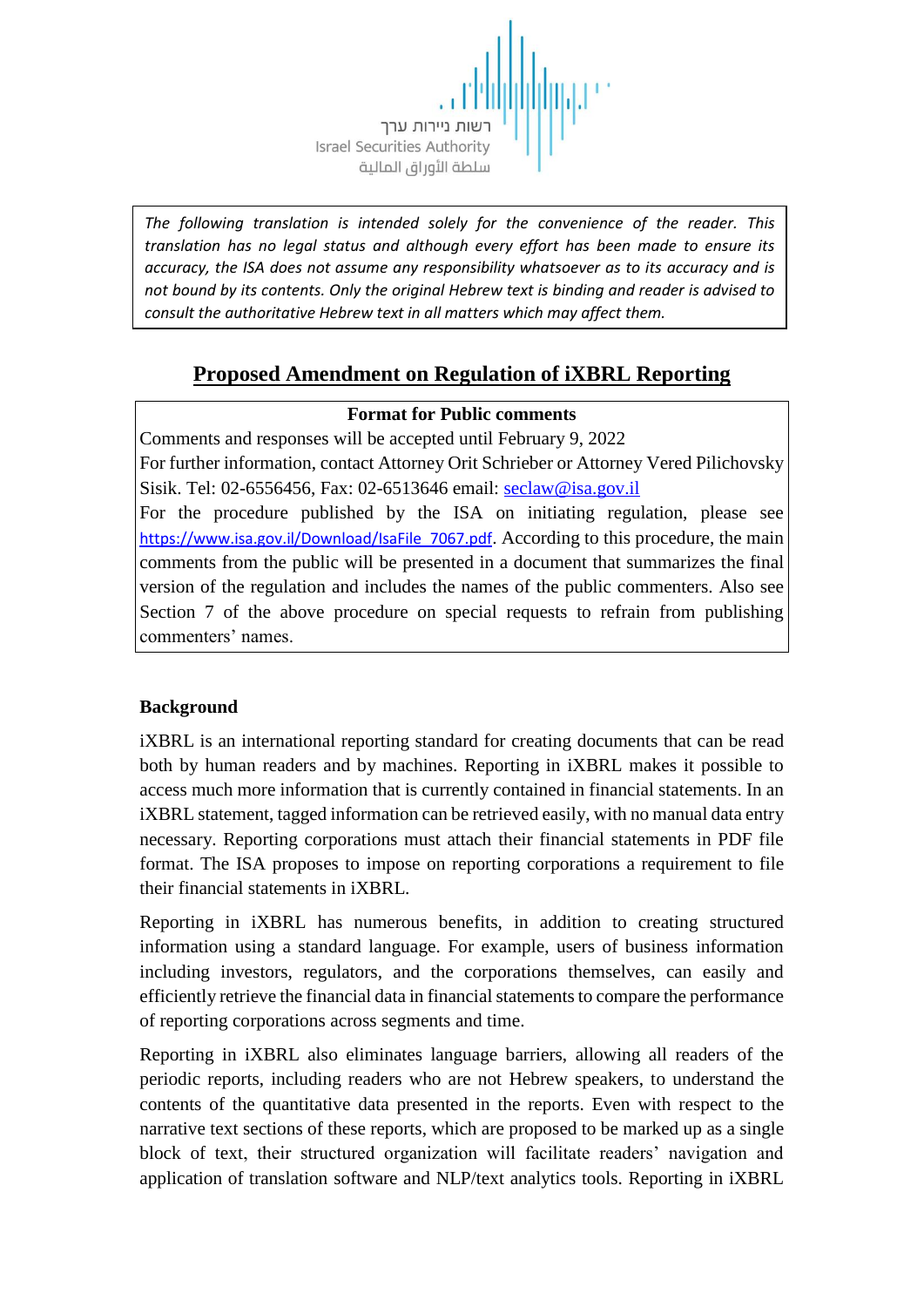is expected to support the activities of foreign investors and issuers in Israel's capital market, and increase their participation rate. Introducing iXBRL reporting will also help position the Israeli capital market in the international arena on par with major global markets.

The transition to iXBRL has been a gradual process. In October 2019, the Israel Securities Authority ("ISA") published a call for public comments in iXBRL reporting, which included a policy proposal to require period reports to be filed in a structured manner, which included tagging specific chapters of these reports at various degrees of detail. A non-public pilot test has been conducted on 7 reporting corporations that drafted structured financial statements for the  $ISA$ .<sup>1</sup> These companies used products developed by three suppliers selected by the ISA, using iXBRL, which is the reporting standard in developed markets and especially in Europe and the US.

Concurrently with the publication of this document for public comments, ISA Staff also published a call to reporting corporations to voluntarily file their reports in iXBRL. At this stage the corporations that elect to do so will have an opportunity to make trail use of and gain experience with this format. As the related legislative process advances, and as the ISA and market actors gain experience, filing in iXBRL will become a mandatory requirement. Therefore the ISA has published this document for public comments, providing explanations and details of the proposed legislative amendment that is necessary to support this new reporting format.

ISA Staff also proposes several additional amendments related to electronic filing that are warranted in view of developments in recent years.

The proposed amendment:

- 1. Regulation 12 of the Securities Regulations (Electronic Signature and Reporting 5763-2003 ("the E-Reporting Regulations") provides that a document attached to a filing form will be prepared as a PDF file. When iXBRL is adopted, a PDF file is no longer necessary and therefore it is proposed to delete the words "in the textual PDF format (Portable Document Format)". Today, numerous technological tools are available, and the proposed amendment is technologically neutral and sufficiently flexible to support future technological developments. This amendment will eliminate the restriction on filing in *iXBRL*. Filing in *iXBRL* will be regulated in the rules for registration, signature, reporting, and distribution through MAGNA, published by the ISA under the Securities Law 5728-1962 ("MAGNA Rules")<sup>2</sup>. These rules will be developed at a more advanced stage of the legislative process on the basis of insights and conclusions drawn from the voluntary adoption stage, and will comply with the ISA's legislation initiation procedure.
- 2. Additional proposed amendments to the E-Reporting Regulations:

1

<sup>&</sup>lt;sup>1</sup> The reporting corporations concurrently filed their periodic reports to the public in PDF format as required by law.

<sup>&</sup>lt;sup>2</sup> Section 44E of the Securities Law grants the ISA powers to make rules on various matters including the manner of electronic filing and the software to be used to file electronically.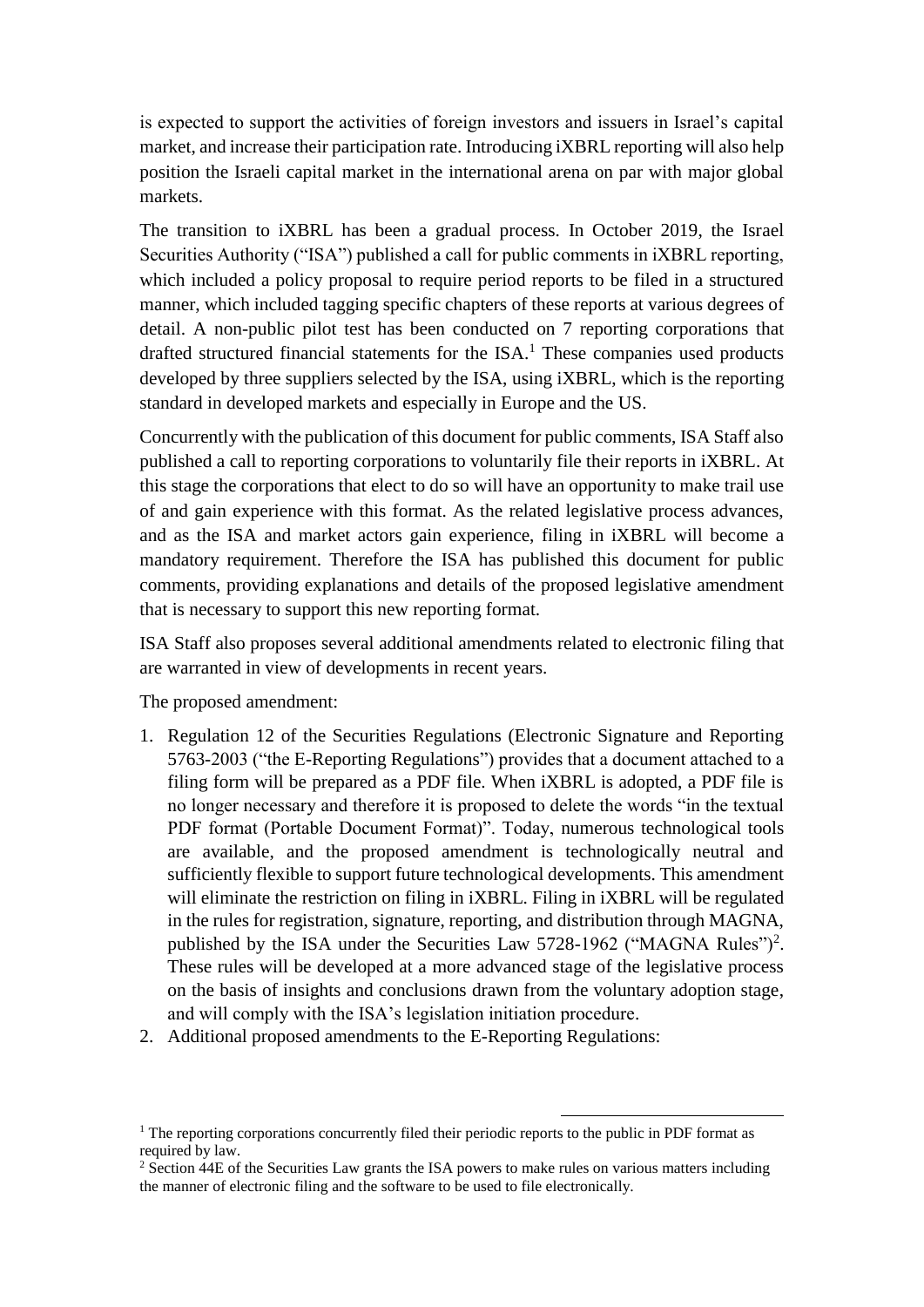The following amendments to the E-Reporting Regulations are also proposed on this occasion:

- 2.1. Filing by an authorized digital signatory The Regulations currently provide that the individual whose signature is required on a document filed with the ISA is required to authorize a single digital signatory for the reporting entity, who will sign on behalf of all the individuals whose signature is necessary. The proposed amendment will incorporate ISA Staff position in Regulation 2 of the E-Reporting Regulations, that the digital signatory's name and position in the corporation must be explicitly stated in each filing, in addition to their signature.<sup>3</sup>
- 2.2. Inclusion of hyperlinks Regulation 11 of the E-Reporting regulations defines a general prohibition on including hyperlinks in filings, which is based on information security concerns or concerns related to information credibility and availability. It is proposed to limit said prohibition and permit the inclusion of hyperlinks to the reporting corporation's own previous filings on MAGNA, and to permit the inclusion of hyperlinks to the same document, which eliminates said concerns.
- 2.3. Inclusion of images Regulation 12(c) of the E-Reporting Regulations defines a prohibition on including hyperlinks in filings, which is based on the MAGNA's traffic limitations and the concern that the inclusion of images will increase the volume of a filing and prevent filings from being efficiently sent and opened on the distribution site. Today, however, recent developments in internet systems and infrastructure eliminate such concerns, and the inclusion of images can be permitted without adverse effects. However, if it is necessary to limit filing size or volume, such limits may be defined in MAGNA Rules.
- 2.4. Regulation 21(d)(2) of the E-Reporting Regulations defines a period in which a digital signatory may request a digital signature from an authorized signature verification office. ISA Staff has received letters from electronic signatories in increasing numbers since the COVID-19 pandemic, commenting that the period defined in the Regulations is insufficient. It is therefore proposed to extend this period to 30 days, in lieu of the period of 14 days that is now defined in the Regulations. It is therefore proposed to extend this period to 30 days, in lieu of the period of 14 days that is now defined in the Regulations.

#### **Following is an integrated version of the proposed amendments:**

 $\overline{a}$ 

<sup>3</sup> Following ISA Staff Bulletin dated March 12, 2012

[<sup>\(</sup>https://www.isa.gov.il/Download/IsaFile\\_6588.pdf\)](https://www.isa.gov.il/Download/IsaFile_6588.pdf), the filing forms were revised to include fields for the names of the entities that sign the filing:

[https://www.isa.gov.il/%D7%92%D7%95%D7%A4%D7%99%D7%9D%20%D7%9E%D7%A4%D7](https://www.isa.gov.il/%D7%92%D7%95%D7%A4%D7%99%D7%9D%20%D7%9E%D7%A4%D7%95%D7%A7%D7%97%D7%99%D7%9D/Corporations/Hodaot_segaL/Electronic_Systems/Documents/VERSION101.pdf) [%95%D7%A7%D7%97%D7%99%D7%9D/Corporations/Hodaot\\_segaL/Electronic\\_Systems/Docume](https://www.isa.gov.il/%D7%92%D7%95%D7%A4%D7%99%D7%9D%20%D7%9E%D7%A4%D7%95%D7%A7%D7%97%D7%99%D7%9D/Corporations/Hodaot_segaL/Electronic_Systems/Documents/VERSION101.pdf) [nts/VERSION101.pdf](https://www.isa.gov.il/%D7%92%D7%95%D7%A4%D7%99%D7%9D%20%D7%9E%D7%A4%D7%95%D7%A7%D7%97%D7%99%D7%9D/Corporations/Hodaot_segaL/Electronic_Systems/Documents/VERSION101.pdf)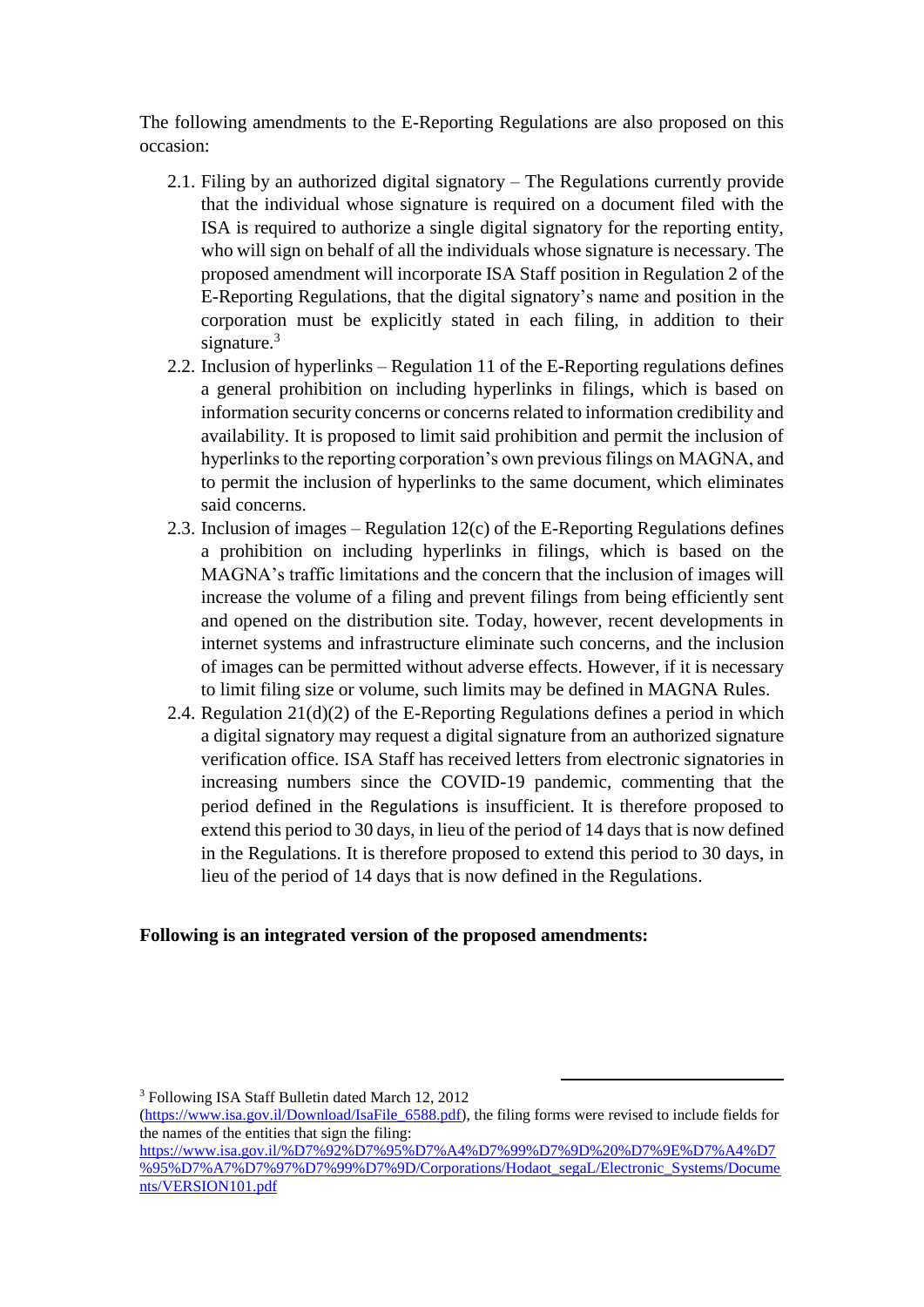## **Proposed Amendment to Securities Regulations (Electronic Signature and Reporting 5763-2003**

…

- 2(a). A person whose signature is required on a document filed with the ISA shall authorize an authorized digital signatory of the reporting entity to sign on their behalf and to report electronically to the ISA, by attaching the approved digital signature of the authorized digital signatory; If the signature of more than one person is required on that document, each person whose signature is required shall authorize, with the aforesaid authorization, a single authorized digital signatory of the reporting entity; Such authorization shall be signed manually by each person whose signature on the document is required by law, including their name and position in the reporting entity or any other connection that they have to the reporting entity, and such authorization shall be attached by, and constitute an integral part thereof, the text of the document with regard to which the authorization was given.
- 2(b). If an authorized digital signatory is required by law to sign personally on the document as the sole signatory on behalf of the reporting entity, they shall sign the document by attaching their authorized digital signature and shall report electronically to the ISA.
- 2(b1). The filing will bear the names of the persons who signed the document and their positions in the corporation.
- …

..

- 11. A document that is filed electronically with the ISA will contain no external hyperlinks, to information in or outside the document, however a reporting entity may include a hyperlink in a document for the purpose of reference from the table of contents, if one exists, to relevant sections of the document, or for the purpose of reference, if its exists, in the text of the document to relevant sections in the document, with the exception of hyperlinks to other filings of the corporation on MAGNA, or if the ISA determined otherwise in rules issued under Section 44E.
- 12(a). A document that is attached to a filing form as a file will be prepared using software that is adapted to use on MAGNA, in accordance with rules to be issued by the ISA under Section 44E. that is used to create files in textual portable document format (PDF) that are searchable in the language in which the document was written.
- 12(b). Notwithstanding sub-regulation (a), a document prepared by an source that is external to the reporting entity, and over whose drafting the reporting entity has no control of influence, may be attached to the reporting form in non-textual PDF (image) format.